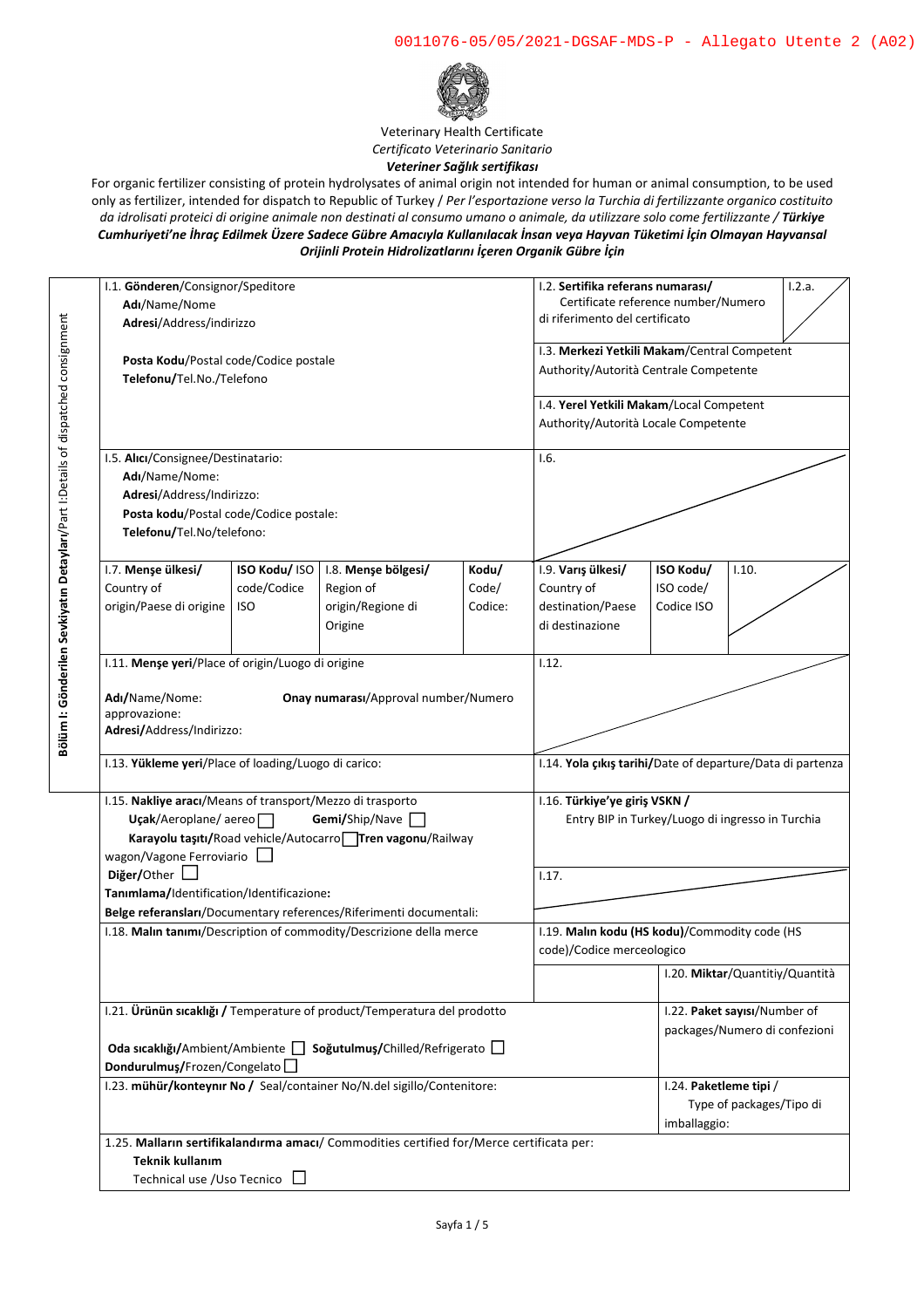| 1.26.                  |                                                                                          |                                                     | 1.27. Türkiye'ye ithalat ya da kabul amaçlı/<br>For import or admission into Turkey/Per<br>l'importazione o l'ammissione in Turchia |                 |
|------------------------|------------------------------------------------------------------------------------------|-----------------------------------------------------|-------------------------------------------------------------------------------------------------------------------------------------|-----------------|
|                        | 1.28. Malların tanımlaması/Identification of the commodities/Identificazione della merce |                                                     |                                                                                                                                     |                 |
| Türü<br>(Bilimsel adı) | Malın niteliği                                                                           | İşletmelerin onay numarası<br>Üretim tesisi         | Net ağırlık                                                                                                                         | Parti Numarası  |
| Species/Specie         | Nature of commodity/Natura merce Approval number of establishments                       | number/<br>lotto<br>Numero di approvazione Impianti | Net weight/peso netto<br>Manufacturing                                                                                              | Batch<br>plant/ |
|                        |                                                                                          |                                                     |                                                                                                                                     |                 |

organic fertilizer consisting of protein hydrolysates of animal origin /

*l'esportazione verso la Turchia di fertilizzante organico costituito da idrolisati proteici di origine animale / Hayvansal Orijinli Protein Hidrolizatlarını İçeren Organik Gübre* 

|                                                | II. Sağlık Bilgileri/ Health Information                                                                                                                                                                                                                                                                                                                                                                                                                                                                                             | II.a. Sertifika referans No/ Certificate                                                              | II.b.                                                                                                                                                                                                                                                                                                                                                                                                                                                                                                                                                                                                                                    |  |  |  |
|------------------------------------------------|--------------------------------------------------------------------------------------------------------------------------------------------------------------------------------------------------------------------------------------------------------------------------------------------------------------------------------------------------------------------------------------------------------------------------------------------------------------------------------------------------------------------------------------|-------------------------------------------------------------------------------------------------------|------------------------------------------------------------------------------------------------------------------------------------------------------------------------------------------------------------------------------------------------------------------------------------------------------------------------------------------------------------------------------------------------------------------------------------------------------------------------------------------------------------------------------------------------------------------------------------------------------------------------------------------|--|--|--|
| Bolum II: Sertifikasyon/Part II: Certification | reference No:<br>I, the undersigned official veterinarian, declare that I have read and understood Regulation (EC) No. 1069/2009 and<br>Regulation (EU) No. 142/2011 and certify that: / Il sottoscritto, veterinario ufficiale, dichiara di essere a conoscenza del Reg.<br>(CE) 1069/2009 e del Reg. (UE) 142/2011 e certifica quanto segue: / Așağıda imzası bulunan resmi veteriner olarak<br>1069/2009 sayılı (CE) Yönetmelik ve 142/2011 sayılı (UE) Yönetmeliğe aşina olduğunu ve aşağıdakileri onayladığımı beyan<br>ederim: |                                                                                                       |                                                                                                                                                                                                                                                                                                                                                                                                                                                                                                                                                                                                                                          |  |  |  |
|                                                | II.1. the organic fertilizer described above meets the following health conditions;/ il fertilizzante organico descritto qui sopra<br>soddisfa le condizioni sanitarie di seguito indicate; / yukarıda açıklanan organik gübre, aşağıda belirtilen sağlık koşullarını<br>karşılamaktadır;                                                                                                                                                                                                                                            |                                                                                                       |                                                                                                                                                                                                                                                                                                                                                                                                                                                                                                                                                                                                                                          |  |  |  |
|                                                | II.2. the organic fertilizer described above is certified exclusively for use as fertilizer; / il fertilizzante organico descritto qui<br>sopra è certificato esclusivamente ad uso fertilizzante; / yukarıda açıklanan organik gübre, yalnızca gübre olarak<br>kullanılmak üzere sertifikalandırılmıştır;                                                                                                                                                                                                                           |                                                                                                       |                                                                                                                                                                                                                                                                                                                                                                                                                                                                                                                                                                                                                                          |  |  |  |
|                                                |                                                                                                                                                                                                                                                                                                                                                                                                                                                                                                                                      | yetkili merci tarafından onaylanan, teyit ve kontrol edilen bir tesiste hazırlanmış ve depolanmıştır; | II.3. the organic fertilizer described above has been prepared and stored in a plant approved, validated and controlled by<br>the competent authority pursuant to Article 24 of Regulation (EC) No. 1069/2009 to destroy pathogens; / il fertilizzante<br>organico descritto qui sopra è stato preparato e stoccato in un impianto approvato, convalidato e controllato dall'autorità<br>competente, ai sensi dell'articolo 24 del Regolamento (CE) 1069/2009 per distruggere gli agenti patogeni; / yukarıda<br>açıklanan organik gübre, patojenlerin yok edilmesine ilişkin 1069/2009 sayılı (CE) Yönetmeliği'nin 24. maddesi uyarınca |  |  |  |
|                                                |                                                                                                                                                                                                                                                                                                                                                                                                                                                                                                                                      | gübre, yalnızca aşağıdakilerle üretilen hidrolize proteinlerden oluşmaktadır:                         | II.4. the organic fertilizer described above consists of protein hydrolysates produced exclusively with: / il fertilizzante<br>organico descritto qui sopra è costituito da idrolisati proteici prodotti esclusivamente con: / yukarıda açıklanan organik                                                                                                                                                                                                                                                                                                                                                                                |  |  |  |
|                                                | into protein hydrolysates suitable for use in agriculture as fertilizer.                                                                                                                                                                                                                                                                                                                                                                                                                                                             |                                                                                                       | $\Box$ "wet blue" treated hides and skins and/or treated hides and skins that have undergone the complete process of tanning<br>so that they can be considered «end point » pursuant to Article 3 and Annex XIII, chapter V, letter C point 2 of Regulation<br>(EU) No. 142/2011 and have subsequently undergone a process of thermobaric or enzymatic hydrolysis transforming them                                                                                                                                                                                                                                                      |  |  |  |
|                                                | (powder-microgranule-granule).                                                                                                                                                                                                                                                                                                                                                                                                                                                                                                       |                                                                                                       | $\Box$ The thermobaric hydrolysis consists of a physical treatment with use of heat, steam and pressure at a<br>temperature of more than 133 °C for minimum 20 minutes at a pressure of at least 3 bars. The gelatine-like<br>product obtained is then transferred to the dehydration plant. The dried product is sieved in the different fractions                                                                                                                                                                                                                                                                                      |  |  |  |
|                                                | raw material and filtrated/                                                                                                                                                                                                                                                                                                                                                                                                                                                                                                          |                                                                                                       | $\Box$ The process of enzymatic hydrolysis consists of the use of a specific and selective pool of proteolitic enzymes<br>that attacks the polypeptide chains forming collagen. The liquid hydrolysate is separated from unreacted residual                                                                                                                                                                                                                                                                                                                                                                                              |  |  |  |
|                                                |                                                                                                                                                                                                                                                                                                                                                                                                                                                                                                                                      |                                                                                                       | $\Box$ pelli allo stato di "wet blue" e/o pelli sottoposte a un processo completo di concia tali da poter essere definite "punto<br>finale" ai sensi dell'articolo 3 e dell'Allegato XIII, capitolo V, lettera C punto 2 del Regolamento (UE) No. 142/2011 che<br>vengono successivamente sottoposte a un processo di idrolisi termobarica o enzimatica che li trasforma in idrolisati proteici                                                                                                                                                                                                                                          |  |  |  |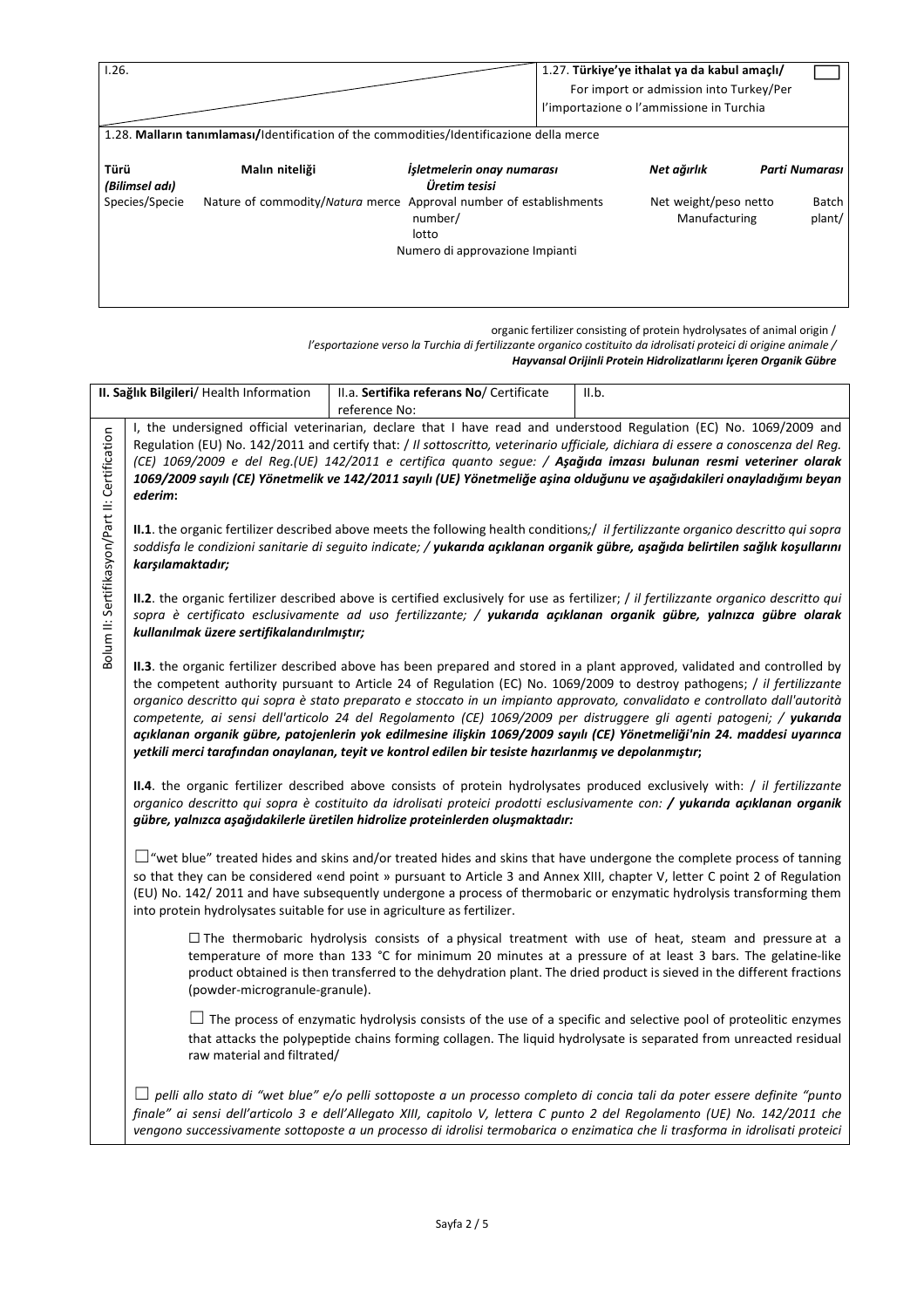*adatti per l'utilizzo in agricoltura come fertilizzanti.* 

☐ *L'idrolisi termobarica consiste in un trattamento fisico con l'utilizzo di calore, vapore e pressione ad una temperatura superiore a 133°C per 20 minuti minimo, ad una pressione di almeno 3 bars . Il prodotto dall'aspetto gelatinoso è trasferito all'impianto di essiccazione e il prodotto seccato è vagliato nelle differenti frazioni (polvere – microgranulo – granulo).* 

☐ *Il processo di idrolisi enzimatica prevede l'utilizzo di un pool di enzimi proteolitici specifici e selettivi i quali, attaccano le catene polipeptidiche che costituiscono il collagene. L'idrolizzato liquido così ottenuto è separato dal sedimento che non ha reagito, concentrato e filtrato;* 

☐ **Sonradan gübre olarak tarımda kullanılmaya uygun hidrolize proteinlere dönüştürecek şekilde termobarik veya enzimatik hidroliz sürecine tabi tutulan, 142/2011 sayılı (AB) Yönetmelik 3. Madde ve Ek XIII, Bölüm V, C harfi 2. noktası uyarınca "yarı mamul" durumundaki deriler ve/veya "son nokta" olarak tanımlanabilecek şekilde tam tabaklama işlemine tabi tutulmuş deriler.**

☐ **Termobarik hidroliz, 133°C'den yüksek sıcaklıkta, minimum 20 dakika süresince en az 3 bar basınçtaki, ısı, buhar ve basınç kullanımıyla, fiziksel bir işlemden oluşur. Jelatinimsi özelliğe sahip ürün kurutma tesisine aktarılır ve kurutulan ürün farklı boyutlarda (toz - mikrogranül - granül) elenir.** 

☐ **Enzimatik hidroliz işlemi, kolajeni oluşturan polipeptit zincirlerine saldıran, özel ve seçilmiş proteolitik enzimler havuzunun kullanılmasını içerir. Bu şekilde elde edilen hidrolize sıvı tepkimeye girmeyen tortudan ayrılır, yoğunlaştırılır ve filtre edilir;**

## *Or/o/ Veya*

☐ connective and sub-cutaneous tissues coming from bovine hides obtained from animals not affected by any signs of diseases communicable to humans or animals. These materials are included in the category 3 animal by-products by the article 10 of the Regulation (EU) No. 1069/2009 and have undergone a process of "thermos-basic" hydrolysis, transforming them into protein hydrolysates suitable for use in agriculture as fertilizers. This process is described in the Annex X, Chapter II, Section V, point D of the Regulation CE n.142/2011 *(*exposure to a pH of more than 11 for more than three hours at a temperature of more than 80 °C and subsequently by heat treatment at more than 140 °C for 30 minutes at more than 3,6 bar); /

*tessuti connettivi e sub-cutanei provenienti da pelli bovine ottenute da animali non affetti da segni di malattie trasmissibili all'uomo o agli animali. Tali materiali sono inclusi nei sottoprodotti di origine animale di categoria 3 dall'articolo 10 del regolamento (UE) n. 1069/2009 e sono stati sottoposti a un processo di idrolisi "termo-basica" che li trasforma in idrolizzati proteici idonei all'uso in agricoltura come fertilizzanti. Tale processo è descritto nell'allegato X, Capo II, Sezione V, Punto D del regolamento CE n.142/2011 (esposizione a un pH superiore a 11 per più di tre ore, a una temperatura superiore a 80°C e successivo trattamento termico a una temperatura di oltre 140°C per 30 minuti a una pressione superiore a 3,6 bar).* 

*İnsanlara veya hayvanlara bulaşabilen herhangi bir hastalık belirtisi bulunmayan hayvanlardan elde edilen sığır derilerinden gelen bağ ve derialtı dokular. Bu materyaller, (AB) 1069/2009 sayılı Tüzüğün 10. maddesine göre kategori 3 hayvansal yan ürünlere dahil edilmiştir ve bunları tarımda gübre olarak kullanılmaya uygun protein hidrolizatlarına dönüştürmüş olan bir "termos-bazik" hidroliz işlemine tabi tutulmuştur. Bu süreç, CE 142 / 2011 sayılı Yönetmeliğin Ek X, Bölüm II, Bölüm V, D paragrafında açıklanmıştır (80°C'den daha yüksek bir sıcaklıkta üç saatten fazla süreyle 11'den yüksek bir pH'a maruz kalma ve daha sonra 140°C'nin üzerinde 30 dakika boyunca 3,6 bar'ın üzerinde ısıl işleme tutulma); /* 

## *Or/o/ Veya*

☐"wet blue" treated hides *subjected to the tanning process, excluding any residues subsequently treated for the final production of leather. This process in contact with tanning material is considered "end point" pursuant to article 3 and Annex XIII, chapter V, letter C point 2 of Regulation (EU) No. 142/2011. These residues are subjected to a extraction process of the collagen part, eliminating the insoluble sediment, and to a subsequent process of "thermo-basic" hydrolysis for the production of particular protein hydrolysates suitable for use in agriculture as fertilizers, as described in the Annex XI, Chapter II, Section 1.1.ce Annex IV, Chapter III, method 1, of the aforementioned Regulation;/ residui delle pelli allo stato di "wet blue sottoposte al processo di concia, escludendo residui trattati successivamente per la produzione finale del cuoio. Questo processo a contatto con materiale conciante è definito "punto finale" ai sensi dell'articolo 3 e dell'Allegato XIII, capitolo V, lettera C punto 2 del Regolamento (UE) No. 142/2011. Tali residui vengono sottoposti ad un processo di estrazione della parte collagenica, eliminandone il sedimento insolubile, e sottoposti ad un successivo processo di idrolisi "termo-basica" per la produzione di particolari idrolizzati proteici adatti per l'utilizzo in agricoltura come fertilizzanti, come previsto dall'Allegato XI, Capo II, Sezione 1.1.c e Allegato IV, Capo III, metodo 1, del Regolamento sopra menzionato.*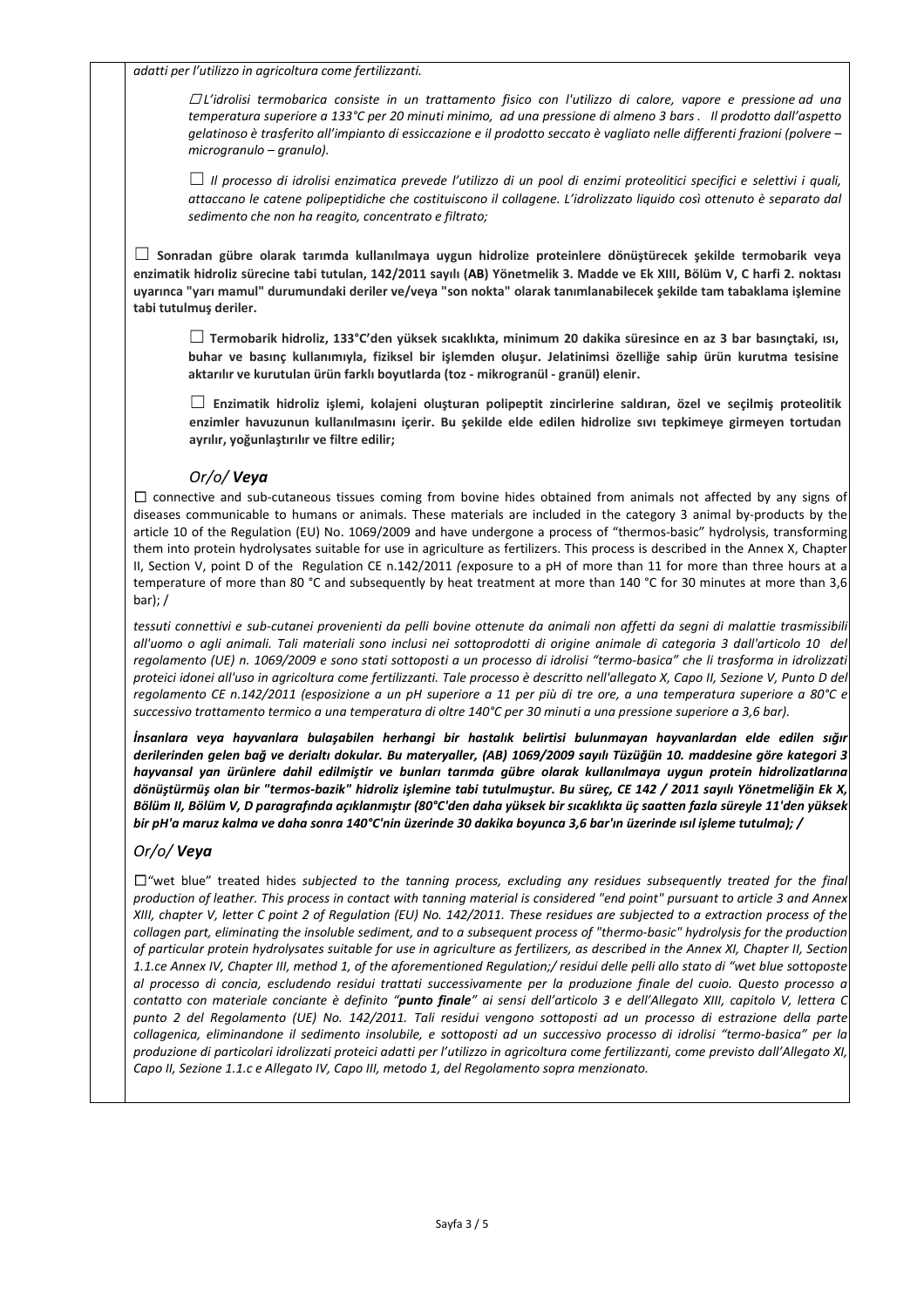*Derinin nihai üretimi için sonradan işlemden geçirilen kalıntılar hariç, tabaklama işlemine tabi tutulmuş "yarı mamul" işlem görmüş deriler. Tabaklama materyali ile temas halinde olan bu işlem, (AB) 142/2011 sayılı Tüzüğün 3. maddesi ve Ek XIII, Bölüm V, C paragrafı, 2. maddesine göre "son nokta" olarak kabul edilir. Bu kalıntılar, Yukarıda bahsedilen Tüzüğün Ek XI, Bölüm II, Kısım 1.1.ce Ek IV, Bölüm III, yöntem 1 açıklandığı gibi, kolajen kısmının bir ekstraksiyon işlemine, çözünmeyen çökeltinin ortadan kaldırılmasına ve tarımda gübre olarak kullanılmaya uygun belirli protein hidrolizatlarının üretimi için müteakip bir "termo-bazik" hidroliz işlemine tabi tutulur.;*

**II.5**. the organic fertilizer described above: / *il fertilizzante organico descritto qui sopra:/ yukarıda açıklanan organik gübre:* 

has been packaged, stored and transported in good hygiene conditions. In particular, the fertilizer has been wrapped and packaged in premises designated for that purpose. Only closed and sealed containers were used to prevent further contamination. / *è stato confezionato, immagazzinato e trasportato in buone condizioni igieniche. In particolare, il confezionamento e l'imballaggio hanno avuto luogo in appositi locali. Sono stati utilizzati solo contenitori nuovi chiusi e sigillati in modo da prevenire contaminazioni successive; / iyi hijyenik koşullarda ambalajlanmış, depolanmış ve nakledilmiştir. Özellikle paketleme ve ambalajlama özel yerlerde gerçekleştirilmiştir. Sonraki kontaminasyonları önleyecek şekilde yalnızca yeni kapalı ve mühürlü kaplar kullanılmıştır.* 

**II.6**. the organic fertilizer described above:/ *il fertilizzante organico descritto qui sopra:/ yukarıda açıklanan organik gübre:* 

On the basis of random samples taken, during storage the competent Authority has verified that the fertilizers comply with the following conditions:

Salmonella: Absence in 25 g:  $n = 5$ ,  $c = 0$ ,  $m = 0$ ,  $M = 0$ Enterobacteriaceae:  $n = 5$ ,  $c = 5$ ,  $m = 0$ ,  $M = 1000$  in 1 g; /

*Sulla base di campioni casuali prelevati, durante il magazzinaggio l'Autorità competente ha verificato che i fertilizzanti risultano conformi alle seguenti condizioni:* 

*Salmonella: Assenza in 25 g: n = 5, c = 0, m = 0, M = 0 Enterobacteriaceae: n = 5, c = 5, m = 0, M = 1000 in 1 g;* 

*Depolama sırasında alınan rastgele numunelere dayanılarak, yetkili makam gübrelerin aşağıdaki koşullara uygun olduğunu doğrulamıştır (<sup>1</sup> ):* 

*Salmonella: 25 g'da yokluk = 5, c = 0, m = 0, M = 0 Enterobacteriaceae: n = 5, c = 5, m = 0, M = 1000, 1 g'da* 

**II.7**. the label of the products bears the words "exclusively intended for use as fertilizer". / *l'etichetta dei prodotti riporta la dicitura « destinato esclusivamente all'utilizzo come fertilizzante » / ürünlerin etiketlerinde "YALNIZCA GÜBRE OLARAK KULLANILIR" ibaresi yer almaktadır.* 

*Notes / Osservazioni / Notlar* 

*Part I: / Parte I: / Bölüm I* 

*- Box reference 1.11:* Approval number: the registration number of the establishment or plant, which has been issued by the competent authorty.*/ Casella di riferimento 1.11: numero di approvazione: numero di registrazione dello stabilimento o dell'impianto, rilasciato dall'Autorità competente./ Kutu referansı I.11:Onay numarası: Tesisin veya işletmenin yetkili otorite tarafından verilen kayıt numarası.* 

*- Box reference 1.15:* Registration number (railway wagons or container and lorries), flight number (aircraft) or name (ship); information is to be provided in the event of unloading and reloading*./ Casella di riferimento 1.15: numero di registrazione (vagoni ferroviari o container e autocarri), numero di volo (aereo) o nome (nave); in caso di scarico e nuovo carico, deve esserne data comunicazione./ Kutu referansı I.15: Sicil numarası (tren vagonları veya konteynır ya da kamyonlar), uçuş sayısı (uçak) veya isim (gemi); bilgiler boşaltma veya yeniden yükleme halinde verilmelidir.* 

*- Box reference 1.23:* for bulk containers, the container number and the seal number (if applicable) should be given. / Casella di riferimento *1.23: per i recipienti per merci alla rinfusa, indicare il numero del recipiente e il numero del sigillo (se del caso)./ Kutu referansı I.23: Dökme konteynırlar için, konteynır numarası ve mühür numarası (varsa) verilmelidir.* 

*- Box reference 1.25:* technical use: any use other than for animal consumption./ *Casella di riferimento 1.25: uso tecnico: qualsiasi uso diverso dal consumo animale./ Kutu referansı I.25: teknik kullanım: hayvan tüketimine yönelik olanlar dışındaki her türlü kullanım.*